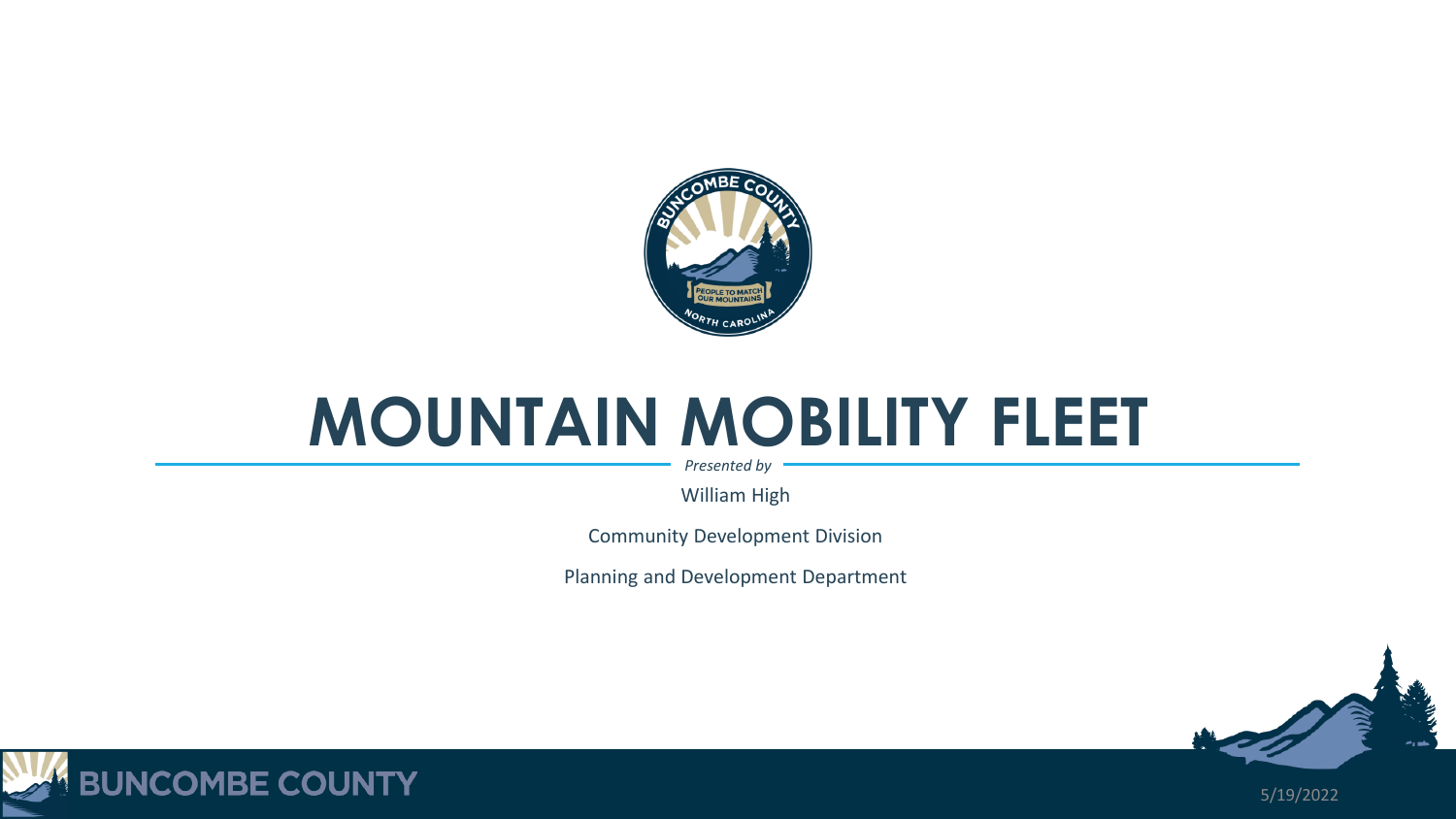## **MOUNTAIN MOBILITY FLEET VEHICLES BY FUEL TYPE\***



**BUNCOMBE COUNTY** 

5/19/2022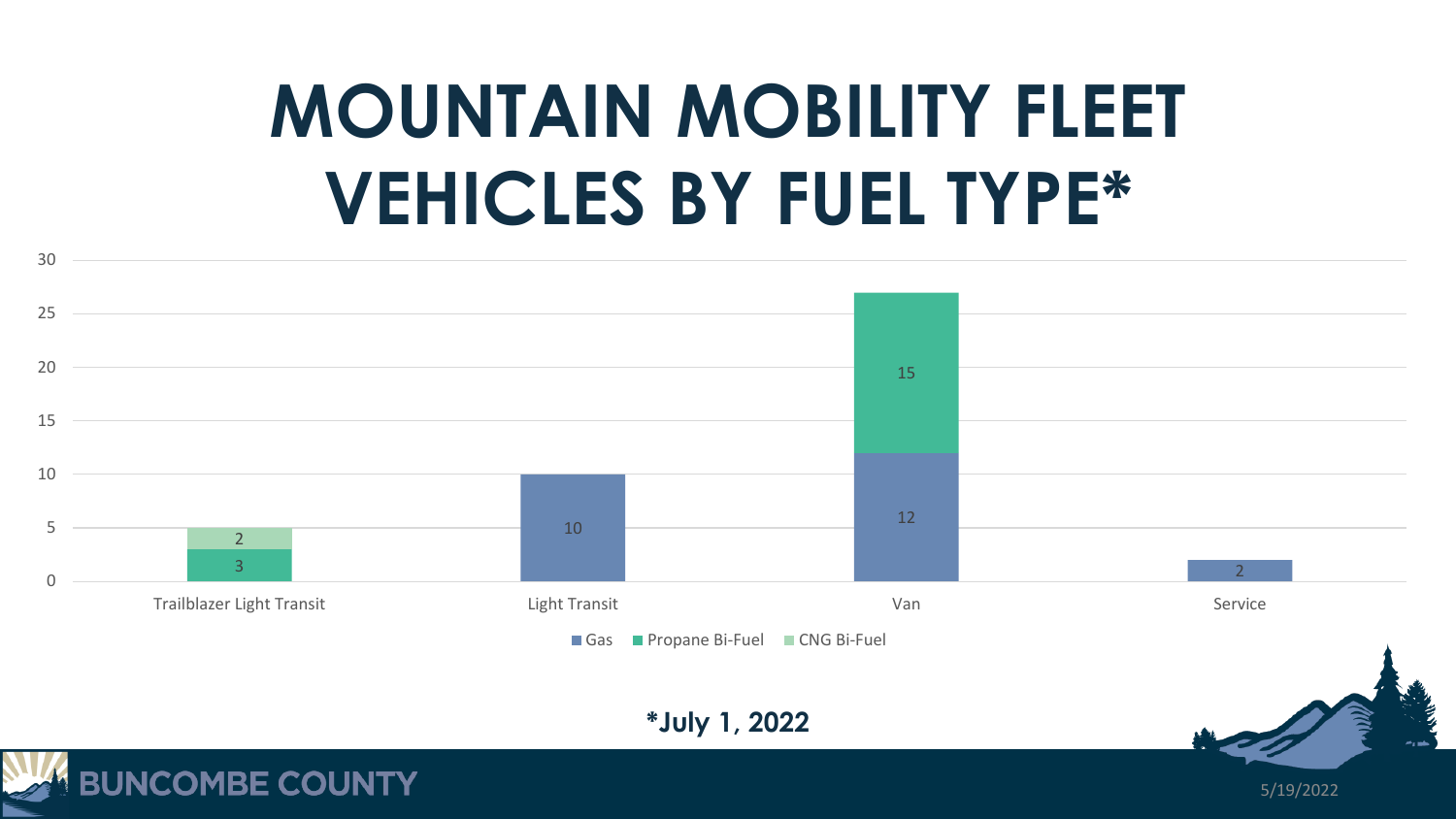## **VEHICLE PROCUREMENT PROCESS**

- 1. NCDOT Announces Capital Grant Funding Application
- 2. County Applies for Capital Grant Funds (to replace vehicles 100K+ miles) Have applied for mix of fuel options (gas, bi-fuel propane, bi-fuel CNG, hybrid electric)
- 3. NCDOT Capital Grant Agreement (80% Federal, 10% State, 10% Local) Have been granted funds for mix of fuel options (gas, bi-fuel propane, bi-fuel CNG, hybrid electric)
- 4. County Reviews NCDOT State Contracts & Obtains Authorization NCDOT state contracts have historically included mix of fuel options (gas, bi-fuel propane conversion, bi-fuel CNG, hybrid electric); however, not all fuel options have proven available
- 5. County Issues Purchase Order

Have successfully purchased mix of fuel options (gas, bi-fuel propane conversion, bi-fuel CNG)

- 6. Vehicles Arrive/Converted and Deployed
- 7. NCDOT Lien on Vehicle